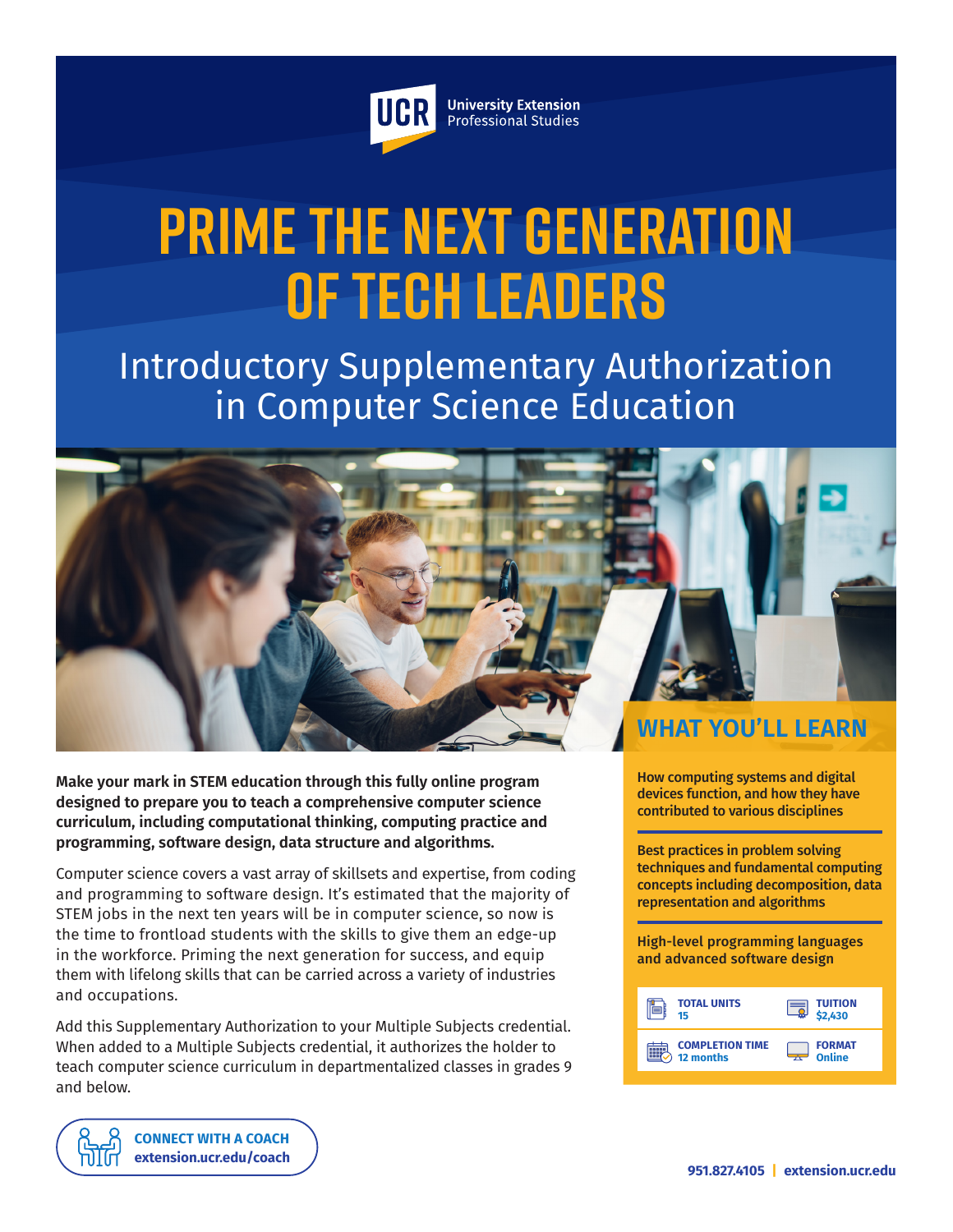**COMPLETION TIME 12 months**

**HILL** 

**TUITION \$2,430**

**951.827.4105 | [extension.ucr.edu](http://extension.ucr.edu)**

## **Introductory Supplementary Authorization in Computer Science Education**

### **BENEFITS OF EARNING A CERTIFICATE**

There are several reasons why, teaching credential in hand, you might be considering continuing your studies. An upgraded education section on your resume can open the door to a new career, or, if you're already working, lead to a promotion and a higher salary. While you're working, going back to school is an excellent way to stay current in rapidly changing fields, or, if you've been away from the workforce for a while, to quickly get caught up in the latest trends, concepts, and advances.

While there are as many paths to follow, as there are reasons to follow them when approaching continuing education, there is enormous value in terms of time, financial investment, and personal flexibility while gaining practical training from working professionals in your industry that extends beyond the theory of the classroom and into the real world.

## **PAY AS YOU GO**



**Pay per individual course** as you register.

AVERAGE COURSE TUITION **\$595-645** PER (4 UNIT) COURSE

*\*Learn more about [tuition assistance](https://extension.ucr.edu/helpcenterstudentresources/financialandtuitionassistance).*

## **STEPS TO A CTC CREDENTIAL OR AUTHORIZATION**

Follow these seven steps and you will be on your way to adding a new credential or authorization to your resume.

**TOTAL UNITS 15**





**recommendation to the CTC.**  $\begin{array}{|c|c|c|c|}\hline \textbf{0} & \textbf{0} & \textbf{0}\ \hline \textbf{1} & \textbf{0} & \textbf{0}\ \hline \textbf{2} & \textbf{0} & \textbf{0}\ \hline \textbf{3} & \textbf{0} & \textbf{0}\ \hline \textbf{4} & \textbf{0} & \textbf{0}\ \hline \textbf{5} & \textbf{0} & \textbf{0}\ \hline \textbf{6} & \textbf{0} & \textbf{0}\ \hline \textbf{7} & \textbf{0} &$ **Give this to your HR department as verification.**



**will be reviewed by the CTC and will appear online.\*** 

*\*Evaluations for authorizations are the responsibility of the staff in the CTC's Certification Branch. The CTC reserves the final authority to grant or deny an authorization.*



#### **KEY BENEFITS INCLUDE:**

- UC quality curriculum
- Professional endorsements
- Schedule flexibility
- Variety of courses and programs
- Instruction from professional leaders in the industry